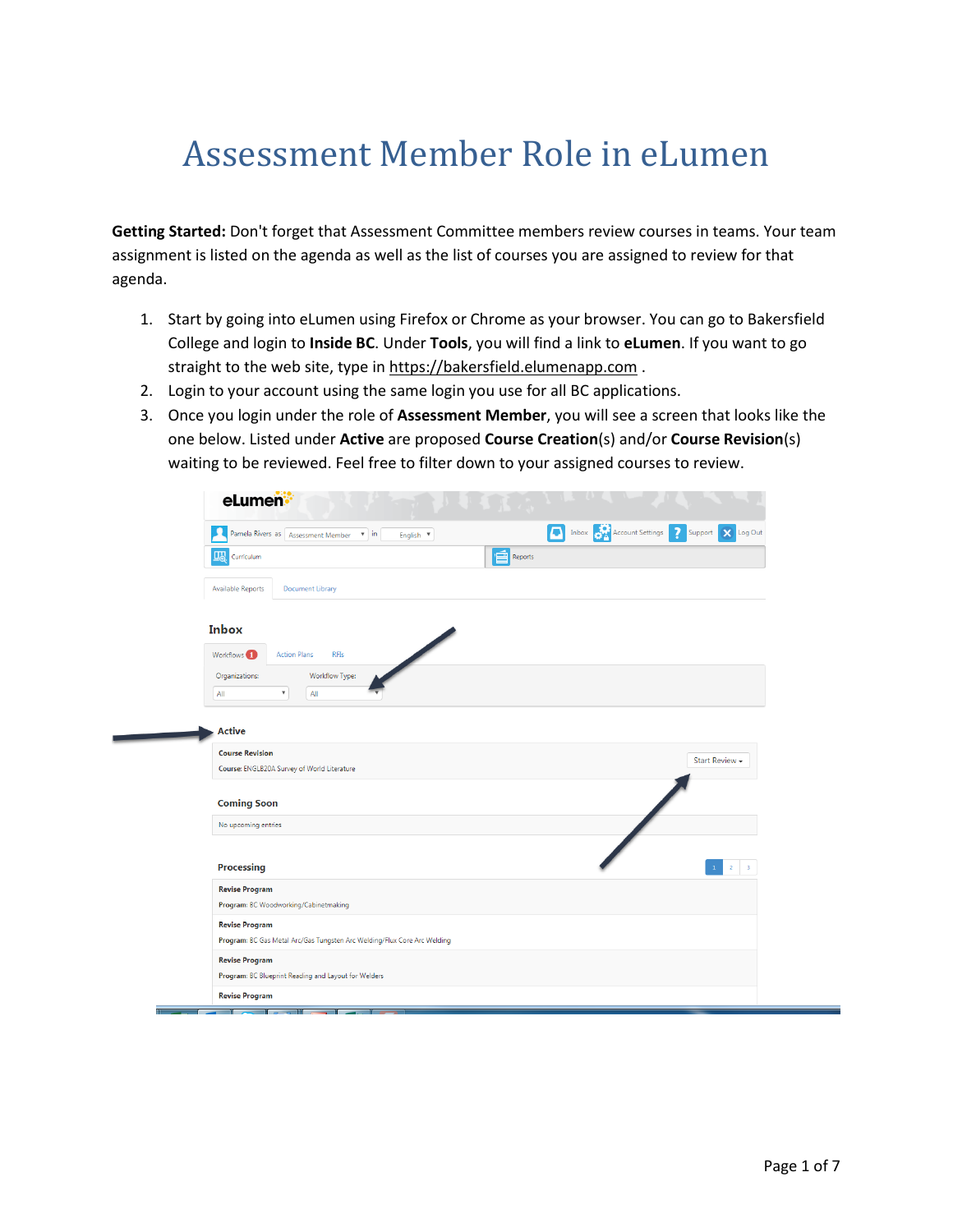4. You can click **Start Review**, and then choose either a **Step View** or **Outline View**. The **Step View**, looks like the screenshot below, requiring you to work your way through all the tabs you need to review (listed horizontally across the screen).

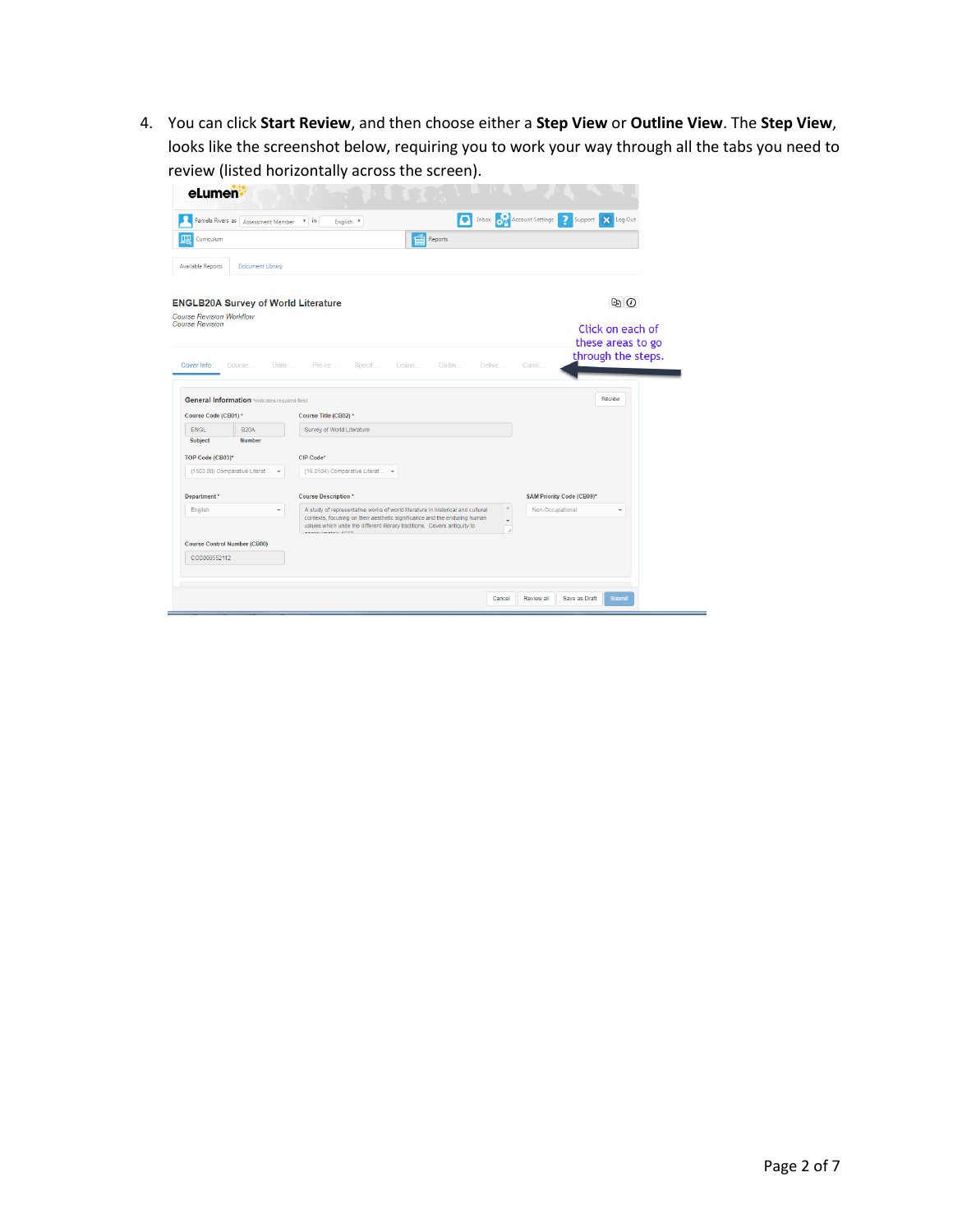5. Choosing the **Outline View** will allow you to scroll down to review each Course Outline of Record section you need to review.

|                                                                                                         |                  | $v$ in<br><b>Assessment Member</b><br>English <sup>v</sup>                                                                                                                                                                                                               |         | <b>The Inbox Account Settings</b><br>2<br>Support                                                                       |
|---------------------------------------------------------------------------------------------------------|------------------|--------------------------------------------------------------------------------------------------------------------------------------------------------------------------------------------------------------------------------------------------------------------------|---------|-------------------------------------------------------------------------------------------------------------------------|
| Curriculum                                                                                              |                  |                                                                                                                                                                                                                                                                          | Reports |                                                                                                                         |
| <b>Available Reports</b>                                                                                | Document Library |                                                                                                                                                                                                                                                                          |         |                                                                                                                         |
| <b>ENGLB20A Survey of World Literature</b><br><b>Course Revision Workflow</b><br><b>Course Revision</b> |                  |                                                                                                                                                                                                                                                                          |         | No tabs. Just scroll to the<br>bottom to see all sections. BO<br>This is the default if you just<br>click start review. |
| <b>Cover Info</b>                                                                                       |                  |                                                                                                                                                                                                                                                                          |         |                                                                                                                         |
|                                                                                                         |                  |                                                                                                                                                                                                                                                                          |         |                                                                                                                         |
| General Information *indicates required field<br>Course Code (CB01) *                                   |                  | Course Title (CB02) *                                                                                                                                                                                                                                                    |         | <b>Review</b>                                                                                                           |
| <b>ENGL</b>                                                                                             | <b>B20A</b>      | Survey of World Literature                                                                                                                                                                                                                                               |         |                                                                                                                         |
| <b>Subject</b>                                                                                          | <b>Number</b>    |                                                                                                                                                                                                                                                                          |         |                                                                                                                         |
| TOP Code (CB03)*                                                                                        |                  | CIP Code*                                                                                                                                                                                                                                                                |         |                                                                                                                         |
| (1503.00) Comparative Literat                                                                           |                  | (16.0104) Comparative Literat                                                                                                                                                                                                                                            |         |                                                                                                                         |
| Department*                                                                                             |                  | <b>Course Description*</b>                                                                                                                                                                                                                                               |         | SAM Priority Code (CB09)*                                                                                               |
| English                                                                                                 |                  | A study of representative works of world literature in historical and cultural<br>contexts, focusing on their aesthetic significance and the enduring human<br>values which unite the different literary traditions. Covers antiquity to<br><b>SALARA SERVICE AND TO</b> | A       | Non-Occupational                                                                                                        |
| <b>Course Control Number (CB00)</b><br>CCC000552112                                                     |                  |                                                                                                                                                                                                                                                                          |         |                                                                                                                         |

6. As an Assessment Member, you can see the whole course proposal or revision, but you are only responsible for reviewing four sections. These sections will be displayed on the following pages.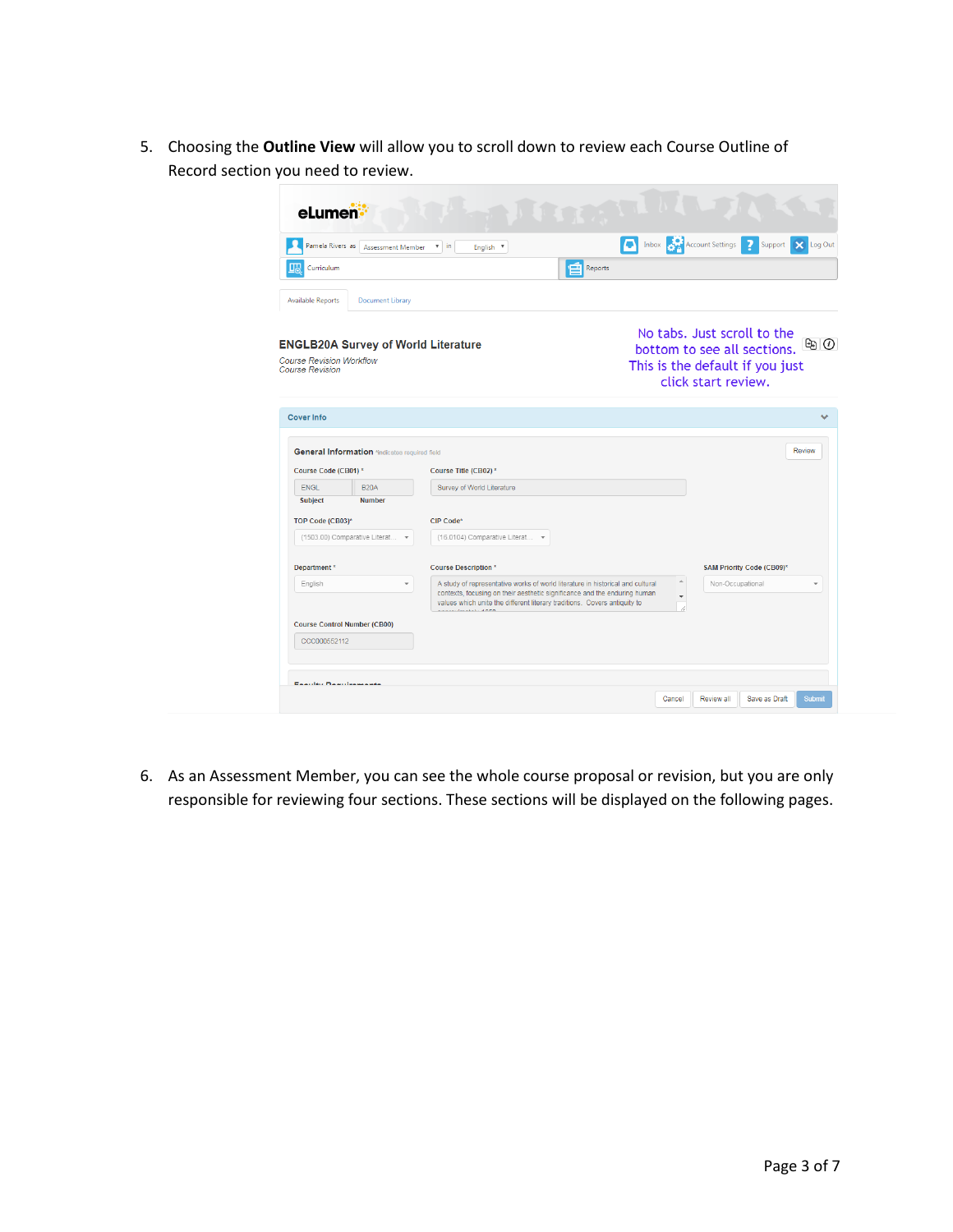7. The **Cover Info – General Information** section allows you to view the **Course Title** and **Course Description** as an informational item, to make a knowledgeable decision regarding proposed Student Learning Outcomes (SLOs) in the **Learning Outcomes** section (see Step 10). Once you have read the information, click **Review**.

|                                     | General Information *indicates required field |                                                                                                                                                                                           | <b>Review</b>             |
|-------------------------------------|-----------------------------------------------|-------------------------------------------------------------------------------------------------------------------------------------------------------------------------------------------|---------------------------|
| Course Code (CB01)*                 |                                               | Course Title (CB02)*                                                                                                                                                                      |                           |
| <b>ENGL</b>                         | <b>B20A</b>                                   | Survey of World Literature                                                                                                                                                                |                           |
| <b>Subject</b>                      | <b>Number</b>                                 |                                                                                                                                                                                           |                           |
| TOP Code (CB03)*                    |                                               | CIP Code*                                                                                                                                                                                 |                           |
| (1503.00) Comparative Literat -     |                                               | (16.0104) Comparative Literat ▼                                                                                                                                                           |                           |
| Department*                         |                                               | <b>Course Description*</b>                                                                                                                                                                | SAM Priority Code (CB09)* |
| English<br>$\overline{\phantom{a}}$ |                                               | ▲<br>A study of representative works of world literature in historical and cultural                                                                                                       | Non-Occupational          |
|                                     |                                               | contexts, focusing on their aesthetic significance and the enduring human<br>values which unite the different literary traditions. Covers antiquity to<br><b>Construction of the ACCO</b> |                           |
|                                     | <b>Course Control Number (CB00)</b>           |                                                                                                                                                                                           |                           |
| CCC000552112                        |                                               |                                                                                                                                                                                           |                           |

8. The **Course Info - Proposal Details** section allows you to view the **Proposal Start (1)**, **Submission Rationale (2), Notes for Submission (3)** as informational items, aiding in the Student Learning Outcomes review process (see Step 10). Once you have read the information, click **Review** (4).

|                                                                                       | unantional papiloista of usecondos presidium<br><b>ITUITU UUIUULUM</b> |                                               |                          |
|---------------------------------------------------------------------------------------|------------------------------------------------------------------------|-----------------------------------------------|--------------------------|
| <b>Proposal Details</b>                                                               |                                                                        |                                               | Review                   |
| Author(s)                                                                             | Proposal Start*                                                        | <b>Submission Rationale*</b>                  |                          |
| Pamela Rivers                                                                         | Summer 2018                                                            | Mandatory Revision<br>$\overline{\mathbf{v}}$ | $\overline{\phantom{a}}$ |
| Add Additional Contributors                                                           | <b>Notes for Submission</b>                                            |                                               |                          |
|                                                                                       | Changing SLOS                                                          |                                               |                          |
| <b>Attachments</b>                                                                    |                                                                        |                                               |                          |
| Upload files (if necessary) for the course approval process.<br>Upload Files <b>F</b> |                                                                        |                                               |                          |
|                                                                                       |                                                                        |                                               |                          |
| <b>Course Development Options</b>                                                     |                                                                        |                                               |                          |
|                                                                                       |                                                                        |                                               |                          |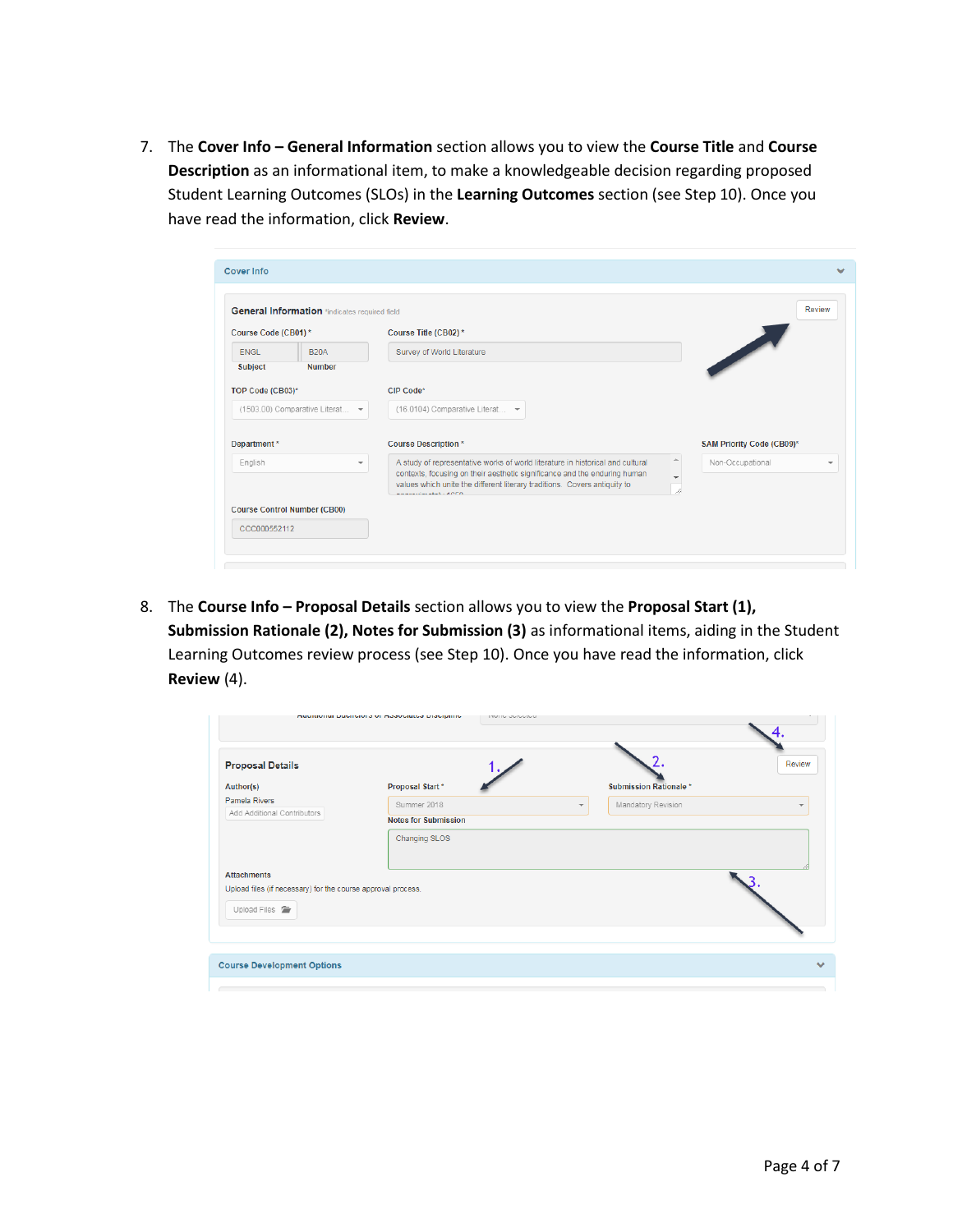9. The **Learning Outcomes – Course Objectives** section allows you to view **Course Objectives (1)** as informational items, aiding in the Student Learning Outcomes process (see Step 10). It is important that all courses that are reviewed include course objectives. If course objectives are not included, be sure to make a comment. Once you have read the information, click **Review (2)**.

| <b>Course Objectives</b>                              |                          | Review |
|-------------------------------------------------------|--------------------------|--------|
| Start writing the new Course Objective name to add it | Add New Course Objective |        |
| No Course Objectives defined                          |                          |        |

10. The last section **Learning Outcomes – CSLOs** allows you to review and evaluate the Course Student Learning Outcomes **(CSLOs) (1)** based on informational items in the previous sections. You should utilize the Learning Outcome Review Checklist to evaluate the quality of the learning outcomes listed. (For additional information, please reference the Assessment Committee Handbook.) Be sure that all CSLOs begin with the following phrase "Upon successful completion of the course, the student will be able to..." Additionally, be sure that all CSLOs are sequentially numbered. Once you have reviewed the information, click **Review (2)**. After clicking, scroll to the bottom of the section and you will find a textbox for you to enter your comments or concerns. Be sure to click the **Add comment** button.

| Start writing the new CSLOs name to add it<br>Add New CSLOs                                                                             |                                 |                |
|-----------------------------------------------------------------------------------------------------------------------------------------|---------------------------------|----------------|
| CSLOs                                                                                                                                   | <b>Expected SLO Performance</b> |                |
| Upon completion the student will be able to: Demonstrate familiarity with important authors, works,<br>genres, and themes of the period | 70                              | $\pmb{\times}$ |
| Analyze and interpret themes found in the literatures and intellectual movements of the period                                          | 70                              | $\pmb{\times}$ |
| Demonstrate understanding of appropriate academic discourse and the conventions of critical<br>literary analysis                        | 70                              | $\pmb{\times}$ |
| Relate the literary works to their historical, philosophical, social, political, religious, regional, and/or<br>aesthetic contexts      | 70                              | $\pmb{\times}$ |
| Demonstrate comprehension of the above through class discussion, written exams, and essays<br>using appropriate citation form           | 70                              | $\pmb{\times}$ |
| Synthesize secondary sources with primary texts in essays with proper MLA format, in- text<br>citations, and works cited pages          | 70                              | $\pmb{\times}$ |
| This is a new test SLO. It can be deleted.                                                                                              |                                 | $\pmb{\times}$ |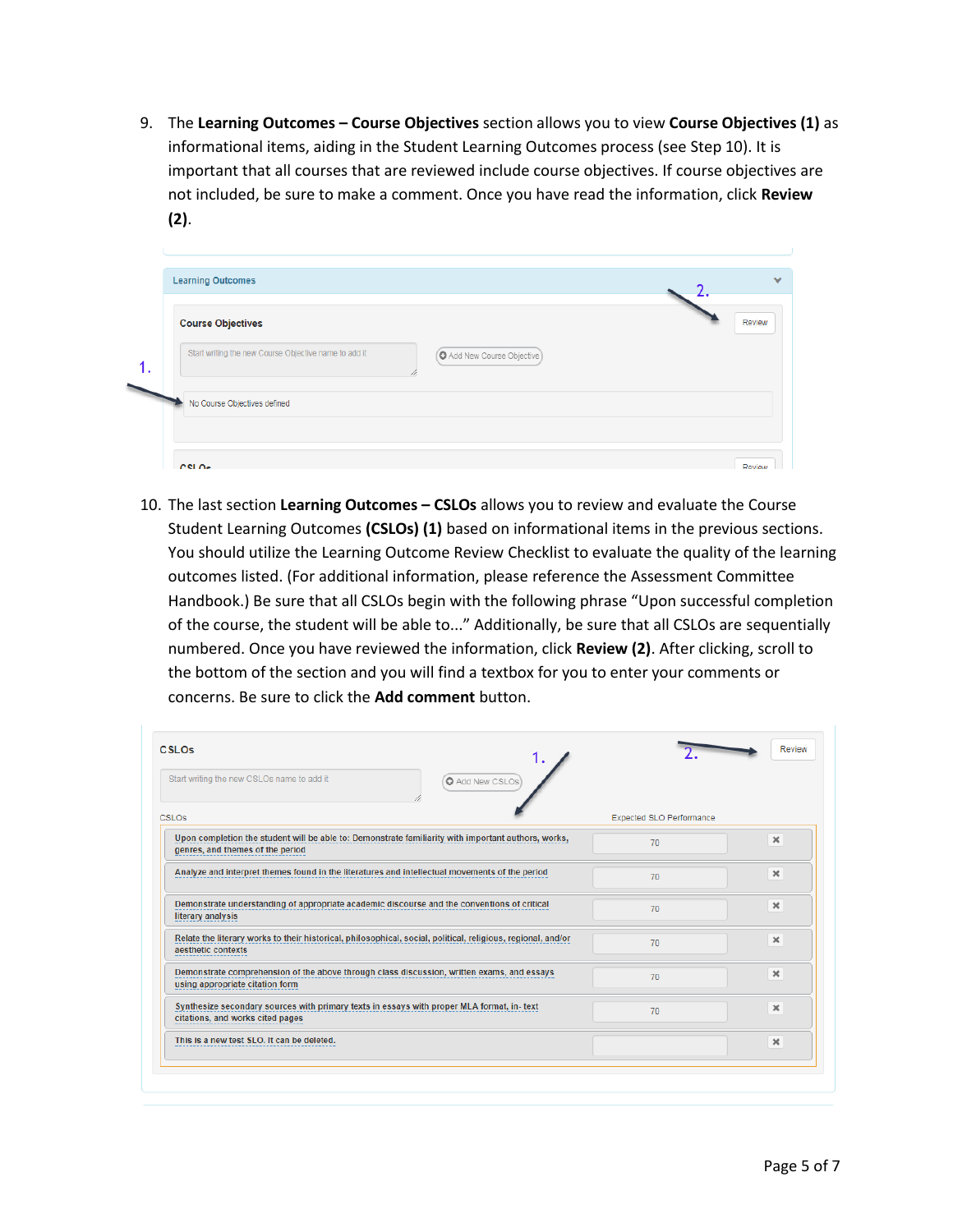| <b>Learning Outcomes</b>                                                                                                                                         |                                 |                                |
|------------------------------------------------------------------------------------------------------------------------------------------------------------------|---------------------------------|--------------------------------|
| <b>Course Objectives</b><br>Start writing the new Course Objective name to add it<br>Add New Course Objective                                                    |                                 | <b>Review</b>                  |
| No Course Objectives defined                                                                                                                                     |                                 |                                |
| <b>CSLOs</b><br>Start writing the new CSLOs name to add it<br>Add New CSLOs                                                                                      |                                 | <b>Review</b>                  |
| <b>CSLOs</b>                                                                                                                                                     | <b>Expected SLO Performance</b> |                                |
| Upon completion the student will be able to: Demonstrate familiarity with important authors, works,<br>genres, and themes of the period                          | 70                              | $\pmb{\times}$                 |
| Analyze and interpret themes found in the literatures and intellectual movements of the period                                                                   | 70                              | $\mathbf x$                    |
| Demonstrate understanding of appropriate academic discourse and the conventions of critical<br>literary analysis                                                 | 70                              | $\pmb{\times}$                 |
| Relate the literary works to their historical, philosophical, social, political, religious, regional, and/or<br>aesthetic contexts                               | 70                              | $\pmb{\times}$                 |
| Demonstrate comprehension of the above through class discussion, written exams, and essays<br>using appropriate citation form                                    | 70                              | $\pmb{\times}$                 |
| Synthesize secondary sources with primary texts in essays with proper MLA format, in- text<br>citations, and works cited pages                                   | 70                              | $\mathbf x$                    |
| This is a new test SLO. It can be deleted.                                                                                                                       |                                 | ×                              |
| 0 Comment<br>SLO #1 needs to have an actionable/ measurable verb. Please refer to Bloom's Taxonomy on the assessment committee website for further instructions. |                                 |                                |
|                                                                                                                                                                  |                                 | Add comment                    |
|                                                                                                                                                                  | Review all<br>Cancel            | Save as Draft<br><b>Submit</b> |

11. When you have finished reviewing all four sections, a **Submit** button will be available for you to click on, in order to move the course along towards the next step of approval.